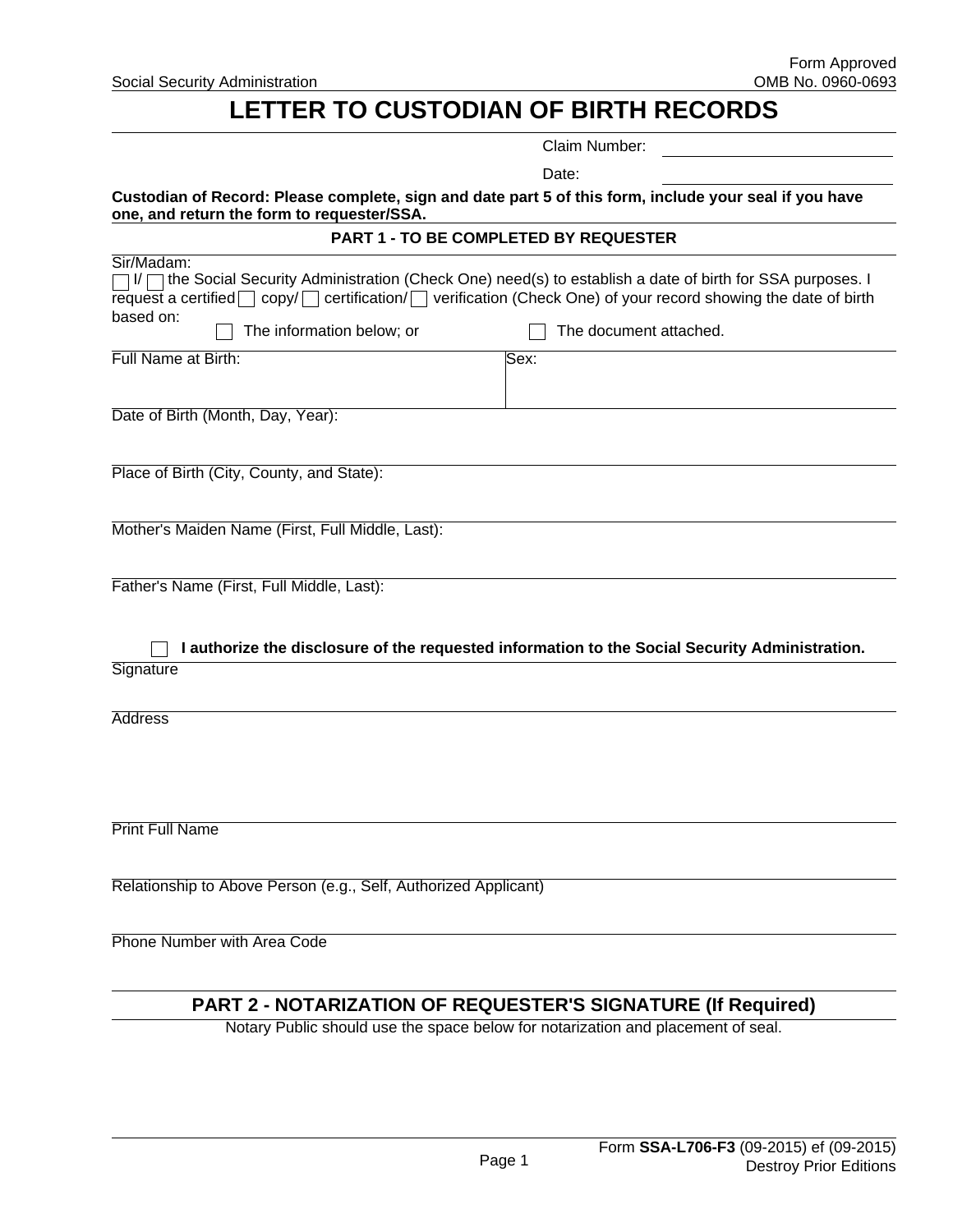# **LETTER TO CUSTODIAN OF BIRTH RECORDS PART 3 - PAYMENT INFORMATION**

**Enclosed is \$**  $\quad \qquad$  in the form of:

- Personal Check
- Certified Check
- Money Order
- Credit Card (Type, Number, Expiration Date)
- No Fee Required
- Other

#### **DO NOT SEND CASH.**

#### **PART 4 - COMPLETED BY SSA OFFICIAL TO INDICATE RETURN ADDRESS/TO VERIFY REQUESTER'S IDENTITY**

| Signature                              | Social Security Office Name |
|----------------------------------------|-----------------------------|
|                                        |                             |
| <b>Print Name and Title</b>            | <b>Office Address</b>       |
|                                        |                             |
| Office Telephone Number with Area Code |                             |
|                                        |                             |
| Extension                              |                             |

#### **Verification of Requester's Identity (If Required)**

I verified the requester's identity. The requester submitted the following as evidence of his/her identity:

## **PART 5 - TO BE COMPLETED BY RECORDS CUSTODIAN OR OFFICIAL**

#### **Choose option A, B, or C.**

**A. Certified Birth Record Attached**

### **B. Certification/Verification of Birth Record**

#### **I** verify the information on the document submitted.

#### **I certify the information provided below.**

| Name As Shown on the Record       | Date of Birth or Age                  |
|-----------------------------------|---------------------------------------|
| Type of Birth or Religious Record | Nearest<br>Not Given<br>Next<br>∣Last |
| If Age, As of Which Birthday?     | Date of the Record                    |
| Place of Birth                    | Mother's Full Name                    |
| Father's Full Name                |                                       |

Remarks